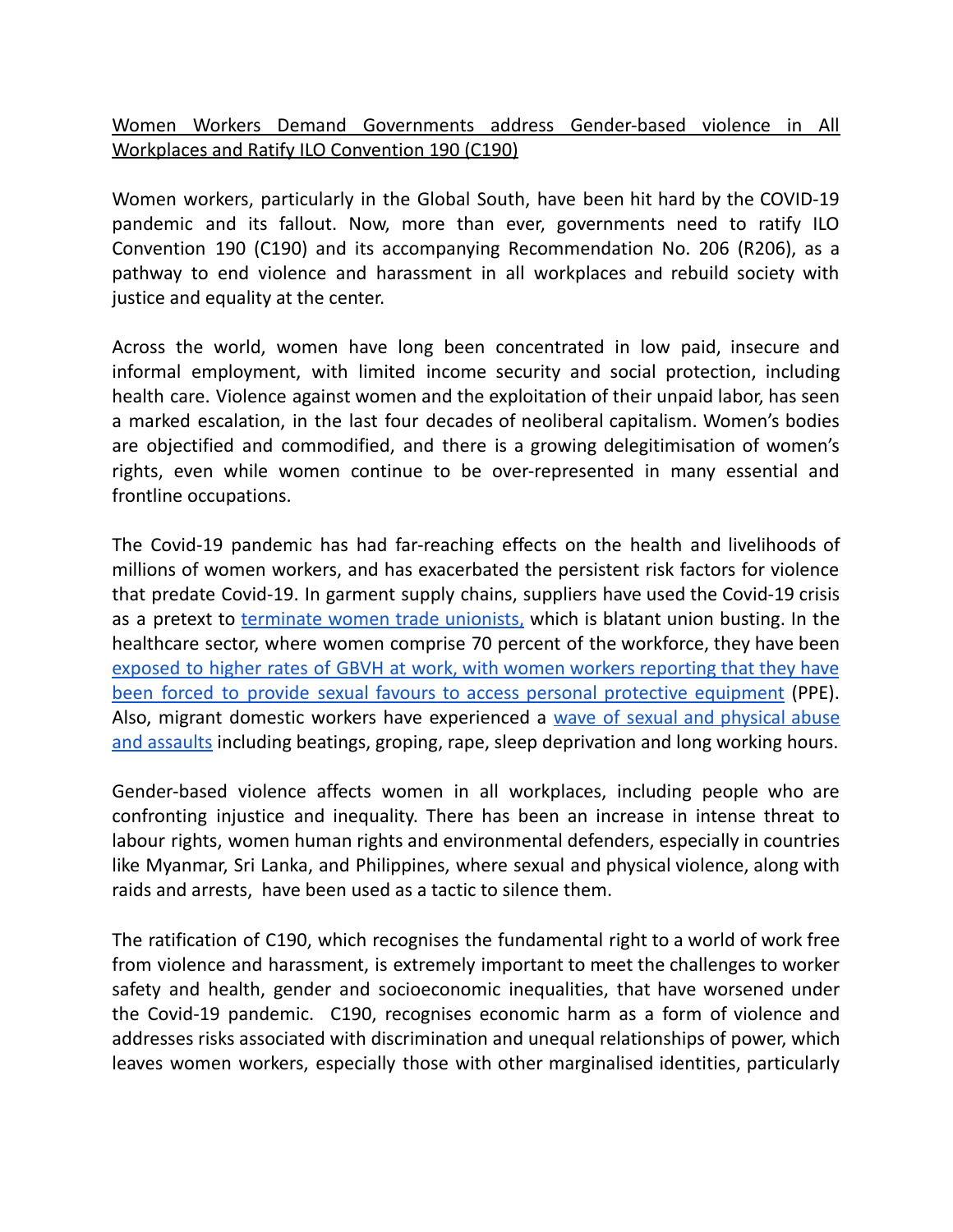migrants, LGBTQ+, indigeneous women, women with disabilities and other marginalised workers, at increased risk of gender-based violence and harassment (GBVH).

ILO C190 recognises the changing ways work is organised and performed, by protecting workers, including those in non-standard work arrangements, against all GBVH linked to work, including during commutes to work, migration for employment, work related communications, volunteering and private homes when work is conducted there. The provisions outlined by C190, would help governments devise an inclusive, integrated and gender responsive approach to addressing violence at work, by increasing women workers' agency, economic stability, and collective power. It can help end the continuing violence against women and impunity for femicide, which has led to murders like that of 21 year old garment worker, Jeyasre [Kathiravel.](https://justiceforjeyasre.com/)

The ILO Convention 190, by affirming the fundamental role of freedom of association and collective bargaining in eliminating violence and harassment in the world of work, also has the potential to aid women workers in their efforts towards systemic change. The ratification and implementation of C190 is the important step to create a new era where exploitative labor practices and occupational sex segregation are ended, gender pay gaps are closed, workers are paid living wages and workplace democracies are built and strengthened to ensure justice for all workers.

Preventing violence at work is fundamental to ensuring decent work and a life of dignity for women and all workers. Governments must ratify C190 as a matter of urgency, especially in the Covid-19 context, to ensure everyone has a right to a world of work, free from violence and harassment.

Endorsed by:

- 1. Asia Pacific Forum on Women, Law and Development (APWLD)
- 2. Asia Floor Wage Alliance (AFWA)
- 3. International Migrants Alliance Asia Pacific (IMA Asia Pacific)
- 4. Solidarity Trade Union of Myanmar (STUM), Burma/Myanmar
- 5. Chemical Workers Union Alliance (CWUA), Thailand
- 6. Nurses' Union of Thailand (NUOT), Thailand
- 7. Labour Rights Foundation (LRF), Thailand
- 8. Naripokkho, Bangladesh
- 9. Association of Indonesian Migrant Workers in Hong Kong (ATKI-HK)
- 10. Filipino Migrant Workers' Union (FMWU)
- 11. Indonesian Migrants Muslim Alliance (GAMMI)